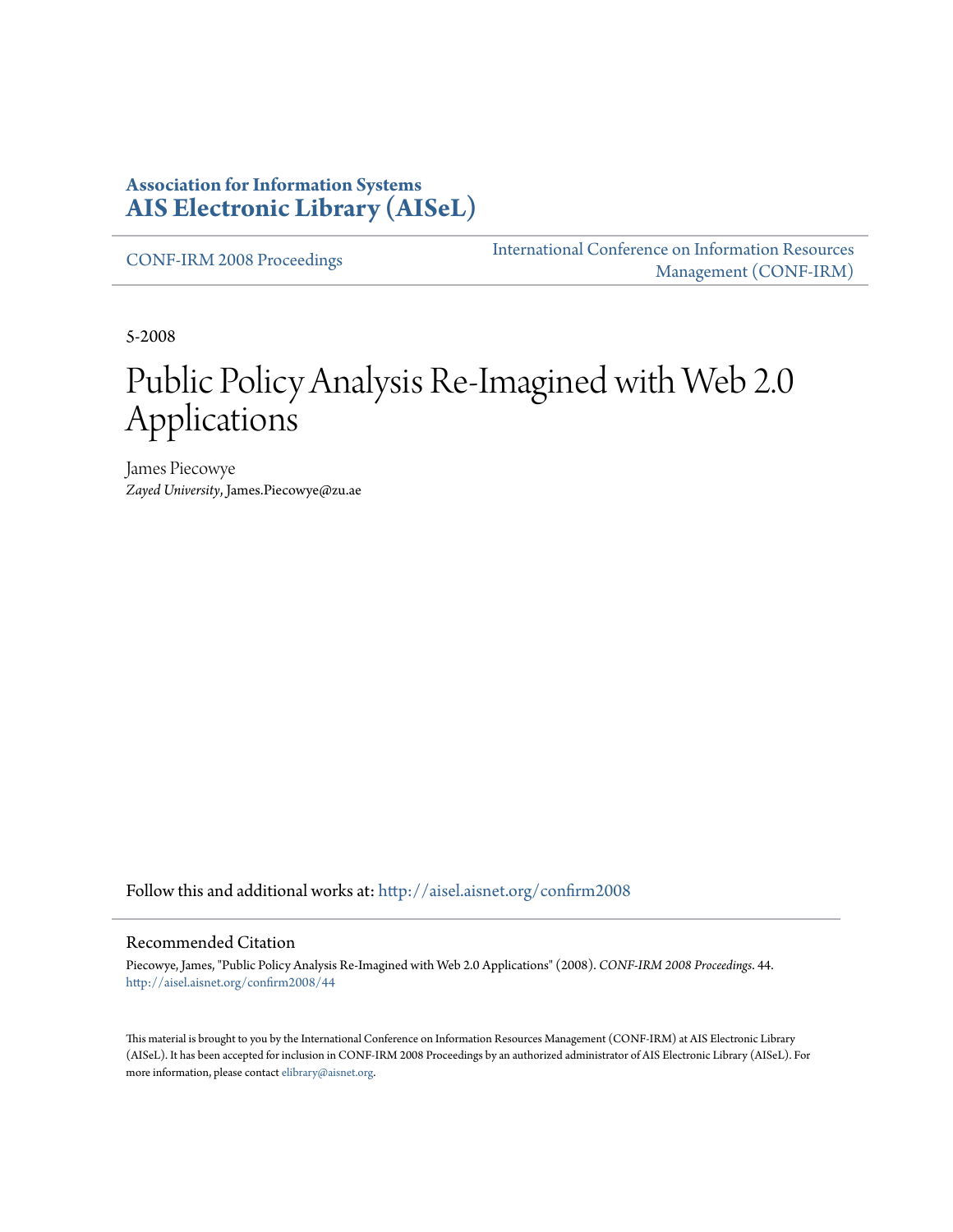# **66F. Public Policy Analysis Re-Imagined with Web 2.0 Applications**

James Piecowye Zayed University James.Piecowye@zu.ae

#### *Abstract*

For any public policy analysis to be effective it must include the broad study of the actions, as well as interactions, of the various interveners in that particular public policy object. In the past this has not been possible because of the lack of tools to identify, communicate with and collect data from all those interacting with an object of public policy. Web 2.0 applications have, for the first time, given rise to the real possibility of creating a 'new consciousness' among public policy actors, allowing policy analysts to 'actively' survey, observe and follow public policy interactions in real time, allowing for a new means of public policy analysis to take place.

#### *Keywords*

Public Policy, Web 2.0, Social Networking, Sociocritical Approach, Policy Analysis, Technology, Application, ICT, Engagement, Inclusion, Internet, Actors

# **1. Public Policy Analysis Re-Imagined with Web 2.0**

The single greatest challenge facing those engaged in public policy analysis today is how to be inclusive of all interests concerned. It is our contention that meaningful analysis of the interest of all parties concerned with an object of public policy might be closer to a reality than ever before because of the recent emergence of Web 2.0 applications that bring otherwise disconnected segments of society together.

In this paper we will suggest that the sociocritical approach to public policy analysis, arguably the only way to accurately assess the real impacts of public policy objects, will be further strengthened by Web 2.0 technologies.

# **2. Public Policy Analysis Revisited**

Any discussion of public policy inevitably leads to some elaboration of Harold Lasswell's observations that public policy is concerned with nothing more than who, gets what, when, and how. Lasswell suggested that public policy is nothing more than the allocation of resources with the principle issue being who benefits most from those allocations.

For a public policy analysis tool to be effective it must include the broad study of the actions and interactions of the interveners in a particular object of public policy. Only through a comprehensive analysis of the interventions of the various policy interveners,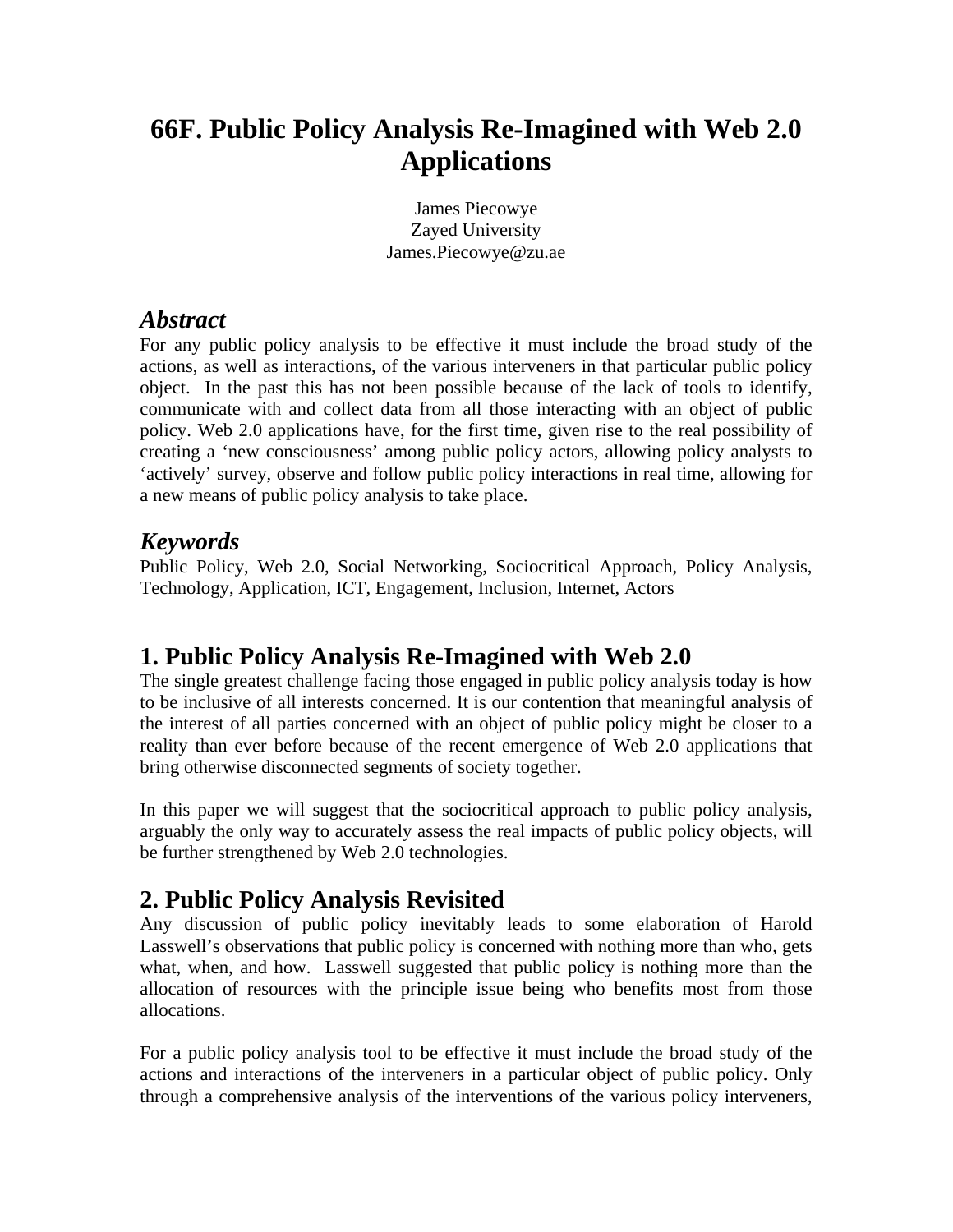might it be possible to determine how the public policy interests of the state, industry, and public come together to influence the formation of a particular public policy.

## **2.1 Web 2.0 an Input to Public Policy Analysis**

Web 2.0 is a term coined by Tim O'Rielly, of the O'Rielly Media Group in 2004, to describe what is largely considered to be second-generation internet tools that promote collaboration and sharing. Web 2.0 applications are characterized by their ability to facilitate connections, conversations, presence and feeling through the linking of people with like interests via the World Wide Web. Web 2.0 is all about creating social networks. Examples of Web 2.0 connections today include YouTube, Facebook and del.icio.us, to name but a few. (Huang, 2007, Stephens, 2007).

Web 2.0 technologies are heralding in an exciting evolution for public policy analysis because they are, according to Stephens (2007), mashing up the public policy analysis process and facilitating interventions in the policy process where in the past they may have only taken place sporadically.

Web 2.0 applications might also be creating a new platform through which public policy intervention, with real and sustained collaboration across otherwise structurally separated spheres of interest, might actually take place. It is the connection of entities and the social building blocks that they embody that will become very powerful tools within the public policy process in the very near future.

Salmon (2005) suggested that the effective implementation of Web 2.0 applications into contextualized environments is a five-point process: the integration of already existing technologies of the users; actively working towards knowledge construction; information exchange; socialization and support. As Stephens (2007) suggested, what is being created through Web 2.0 applications is an environment within which meaningful conversations by concerned entities on a particular interest can and will take place. The networks that are created by Web 2.0 applications are characterized by the fact that they build identities as a way of uniquely identifying people in the system, foster presence as a way of knowing who is online and available, identify relationships by demonstrating how users are related, facilitating conversations by enabling linkages where they might otherwise be discouraged, creation of groups, reputation building by allowing the status of those in the system to be recognized and sharing of ideas (Stephens, 2007).

What Web 2.0 brings to the public policy equation is engagement and immediacy. Web 2.0 applications allow for direct responses to take place among and between interested parties in the public policy process. In many cases Web 2.0 applications are becoming an indispensable tool in the life of constituent users suggesting that if you can find a way to tap into the general sentiment in these environments you can gain invaluable knowledge that might have otherwise been elusive because of the lack of a clear defined way to collect and deal with those sentiments (Phippen, 2006, Huang, 2007).

# **3. The Sociocritical Approach to Public Policy Analysis**

The sociocritical approach to public policy analysis is a means by which it becomes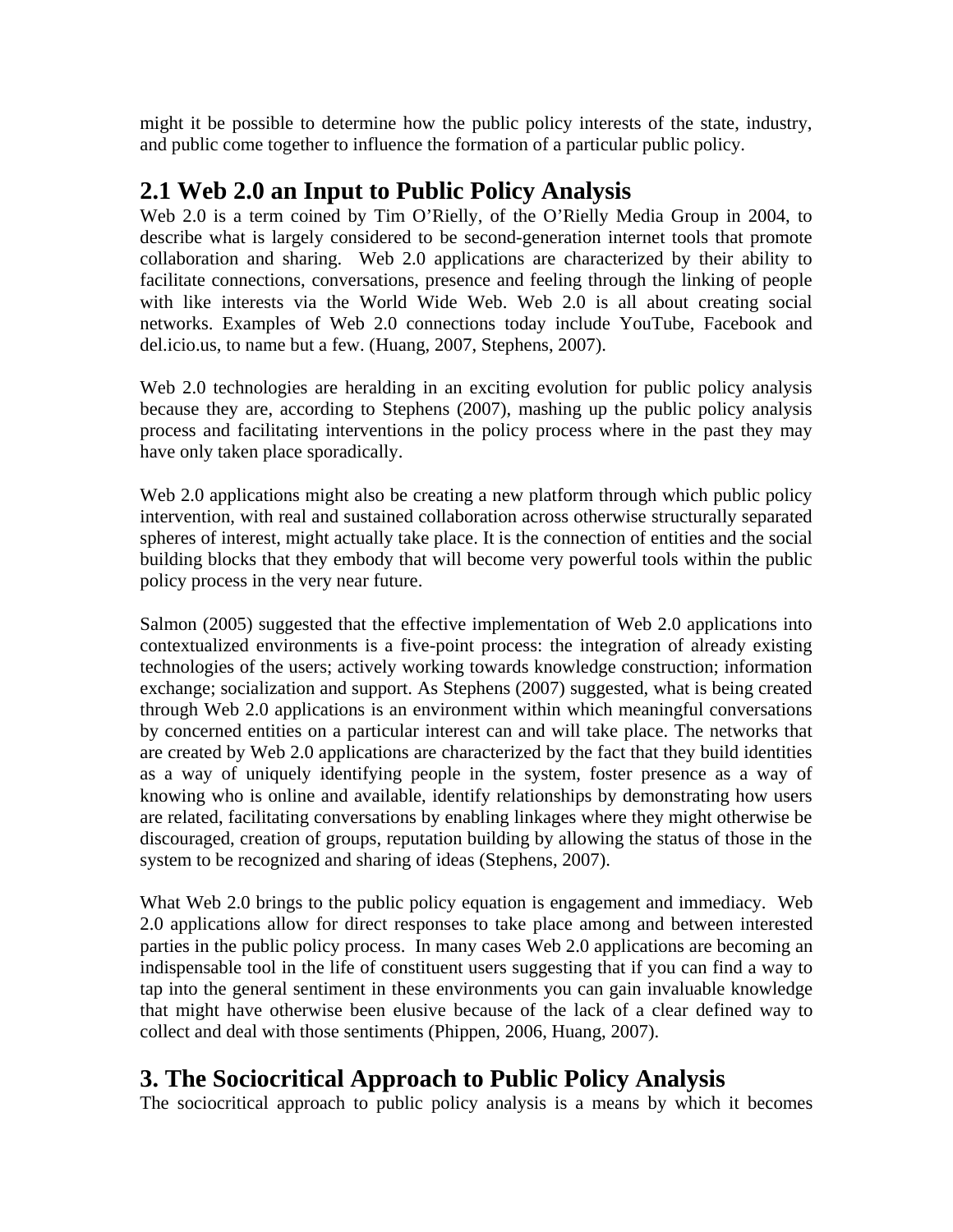possible to arrive at more accurate conclusions as to how and why a public policy might have developed in a particular way.

Ideally, as was suggested by Vincent Lemieux (1985), public policy formation should involve a process of conciliation between competing interests.

A sociocritical methodology embodies the structure of analysis proposed by Vincent Lemieux (1985) and a synoptic approach to policy analysis as proposed by Charles Lindblom (1977). This methodological approach is prefaced by the need to understand the multiplicity of influences on a public policy instrument in order to understand how it has developed.

A sociocritical methodology is more effective than other analytical approaches to public policy analysis because it facilitates an understanding of, "the way in which meaningmaking in central public arenas-press, broadcasting, film, education, and the rest-is increasingly incorporated into and subjected to the structures and logic of capitalist enterprise, private property, commoditization and the cash nexus (Murdock, 1995, p.91)." As Graham Murdock (1995) suggested, in order to understand how public policy comes to manifest itself in a particular manner, the role of the various interveners in the public policy process must first be understood.

[T]he search for an answer has to begin with the recognition that the resources for cultural practice, both material and symbolic, are made available or withheld in structurally unequal ways. Moreover, these inequalities are linked in a complex way to people's location within the system of production seen as a multidimensional space in which patterns of work labor, unemployment, and economic dependence intersect with patterns of residence and domestic divisions of labor (Murdock, 1995, p.93).

While in theory it should be possible to organize the interests of competing policy actors along the lines of their characteristics, such as whether they are state, market, or social actors. In the past this was not viable given the ambiguities and contradictions in the characteristics of the different interveners in the policy process. By chronologically examining the interventions of actors towards an object of public policy, possibly using Web 2.0 applications, it becomes possible to juxtapose a body of public policy interventions against one another thus facilitating an understanding of both how and why a particular public policy has evolved as it has.

It is useful to remember that public policy is never formed within a vacuum. Various aspects of the political, social and economic environment of the day influence the manner in which public policy decisions are arrived at. An unequal system of power and influence within the public policy process also influences the manner in which values and ideas are considered and acted upon (Simeon, 1976).

Within the public policy formation process the actions of the state are immanently important to business/industrial interests because the decisions made by the state on public policy issues have a fundamental impact on the way business is conducted.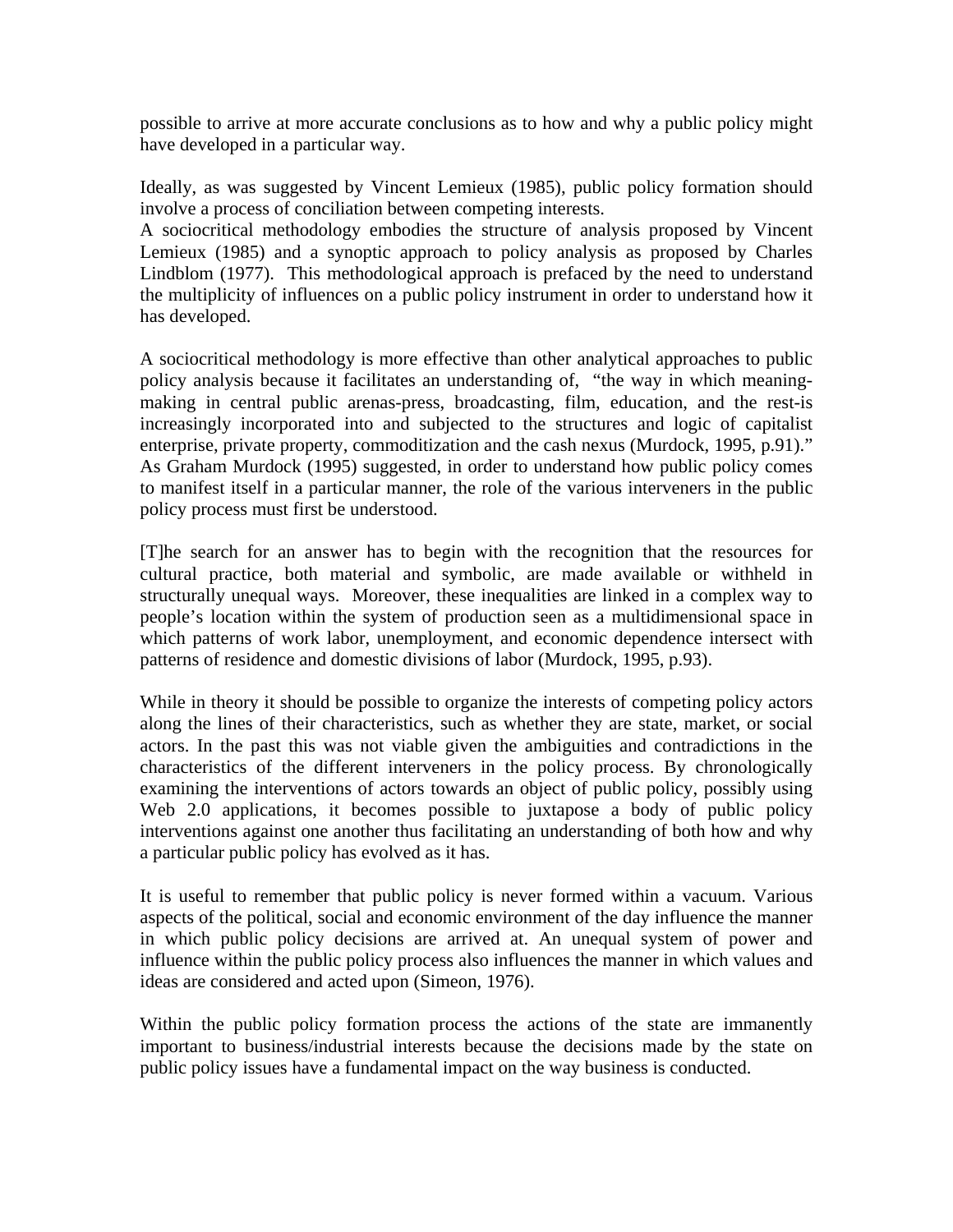A further element of the public policy contradiction, which needs to be addressed, is the fact that democratic capitalist states find themselves operating under the umbrella of what Max Weber termed professional bureaucracies. Bureaucracies have rationalized the way public policy is created (Miliband, 1968). Yet bureaucracies are also overwhelmed by the convergence and complexity of economic, political and cultural interests forcing them to rely on select interveners, those that they perceive to be closest to their own interests, in the public policy process to provide much needed advice.

In the context of public policy development, the state might best be understood as a clearinghouse of interests simultaneously juggling social, economic and political issues as it tries to create harmonious public policy. The relationship between the state and sociocultural interests is complicated, if not completely obscured, by the placing of business imperatives ahead of all other issues (Bell, 1976). The role of the state in the public policy process, in an ideal situation, is to act as a countervailing force ensuring that the competing interests in the public policy process come together to produce viable outcomes.

Public policy as a technocratic process might be called, "a careful exposition of the constraints limiting the realm of possibilities and of the alternative actions open to the policymaker; through relating these constraints and actions to the preferences"(Paquet, 1989, p.173). What Paquet (1989) described was the public policy formation process as a variation of Graham Allison's (1999) rational actor model. The problem with this model is that the actors are seldom truly rational and the environment that the policy process is born out of is seldom completely transparent. Thus what emerges is a situation that is disenabling, effectively reducing the ability of some actors in the policy process to be effective in their intervention. Today, as governments find themselves engaged in evercomplicated exercises, any disengagement of actors is simply unacceptable (Phippen, 2006).

 Vincent Lemieux (1985) proposes a way to get past the imperfections of the model put forward by Paquet (1989) and Allison (1999), suggesting that the function of the public policy process can be more accurately broken down into four stages: the identification of potential policy actors; the adjustment of those actors; the control of the actions; and the valuation of the actions.

Public policy as Lemieux defines it is the balancing of diverse and competing interests. The key to understanding the formation of public policy is to consider the wide array of interests involved in the policy process: the state; industrial; and public sector. Marc Raboy (1995) demonstrated, through the analysis of Canadian broadcast policy, that different policy interveners by virtue of their relationship to the state have different tactics to influence the policy process, which are in themselves influenced by the resources they possess.

Today many methodological approaches to public policy analysis tend to be instrumentalist in character. Instrumentalist approaches reduce public policy analysis to a simple function of who gets the state to accomplish specific things without considering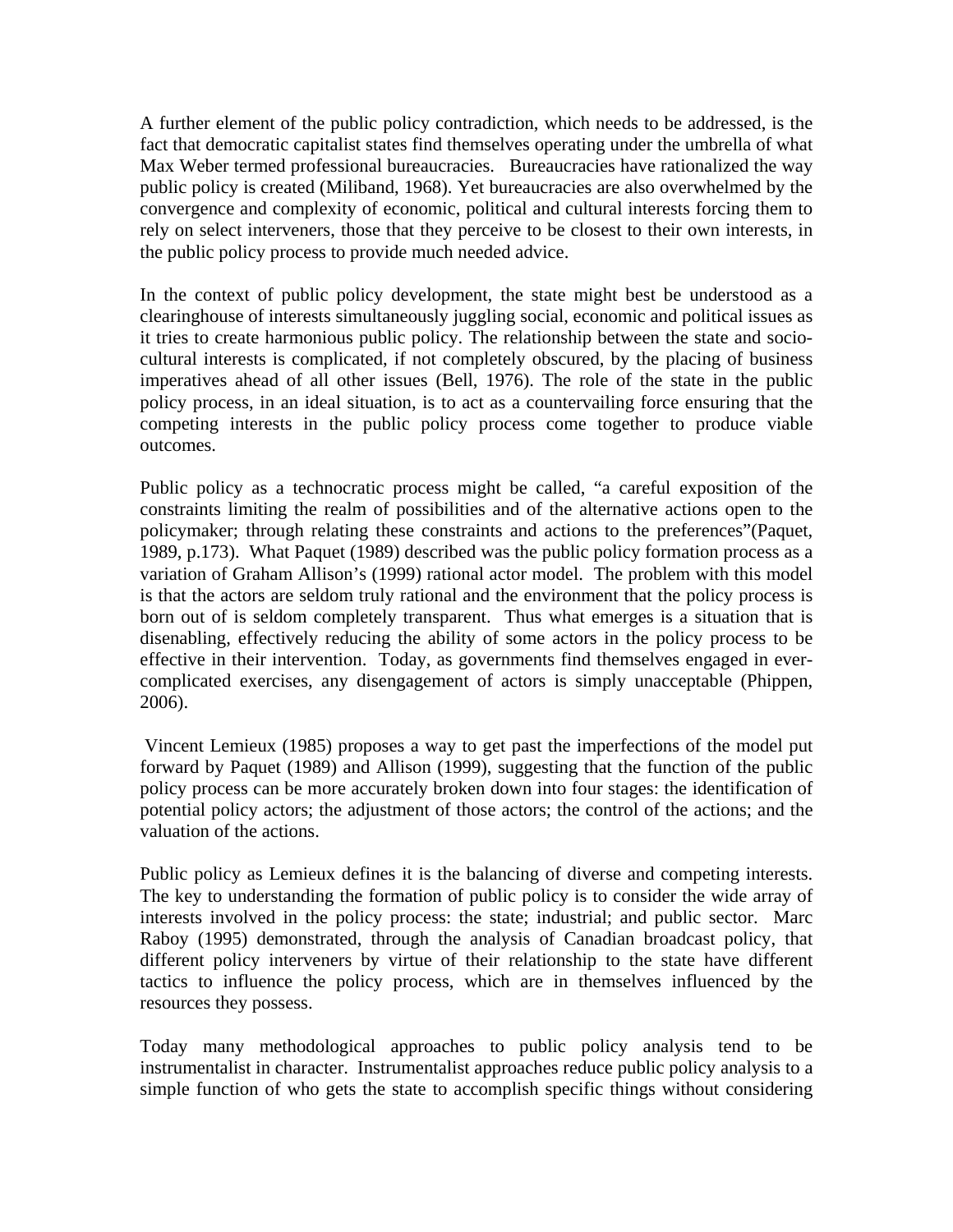the implications of various interventions on the policy process over time (UNESCO, 1995, Lindquist, 1996, Landry, 1990).

To account for public policy outcomes it is necessary to understand how interveners in the public policy process have exerted their influence on the development and implementation of particular policies (Lindquist, 1996). The problem which besieges the general cognizance of public policy making, as Vincent Lemieux (1985) points out, is that public policy making is a complex process that demands more than the adherence to linear theory  $a+b=c$ . Lemieux suggested that regulation, which is translated to mean public policy in this analysis, consists of fashioning solutions to problems through the structure and function of the system itself. The problem that is continually being returned to though, is how can any public policy analysis link both the creative and analytical elements that arise out of economic, political and social forums as they interact with one another to give an accurate picture of what is happening in the public policy formation process.

## **3.1 Example of a Sociocritical Public Policy Analysis**

The analysis of the evolution of Canadian feature film policy at Telefilm Canada, that we conducted, looked broadly at three groups of interveners in the feature film policy process: the state, industry, and interested publics (Piecowye 2003). What was demonstrated, as had been previously proposed by Marc Raboy (1995) with respect to Canadian broadcast policy, was that the division of these intervention categories is by no means clear. The state for the purpose of this analysis was comprised of a variety of actors from the Ministry of Communication and Culture and later Heritage Canada, to Members of Parliament, and Telefilm Canada. Industry interveners were divided into two groups, those that were frontline producers of feature films and those who worked within the production industry. Interested publics were comprised of consumers as well as organizations that represent the creative components of the industry. In both cases the interested publics were comprised of interests that have been largely marginalized or excluded from within the feature film policy process.

Vincent Lemieux (1985) suggested that a way to assess the success of public policy is to look at the interventions into its formation in four stages: the identification of potential policy actors; the adjustment of those actors; the control of the actions; and the valuation of the actions.

Public policy as Lemieux defined it was a fine balancing act of diverse and competing interests and only by understanding these interests as represented by the various interventions of parties in the policy process itself could public policy be understood.

Canadian feature film policy as exemplified through Telefilm Canada's feature film fund exposed a fundamental dilemma in both the Canadian feature film policy specifically and the public policy process generally. This dilemma in simple terms is the inability of feature film policy to simultaneously reconcile the contradictory objectives of culture and commerce without one of the objectives being marginalized.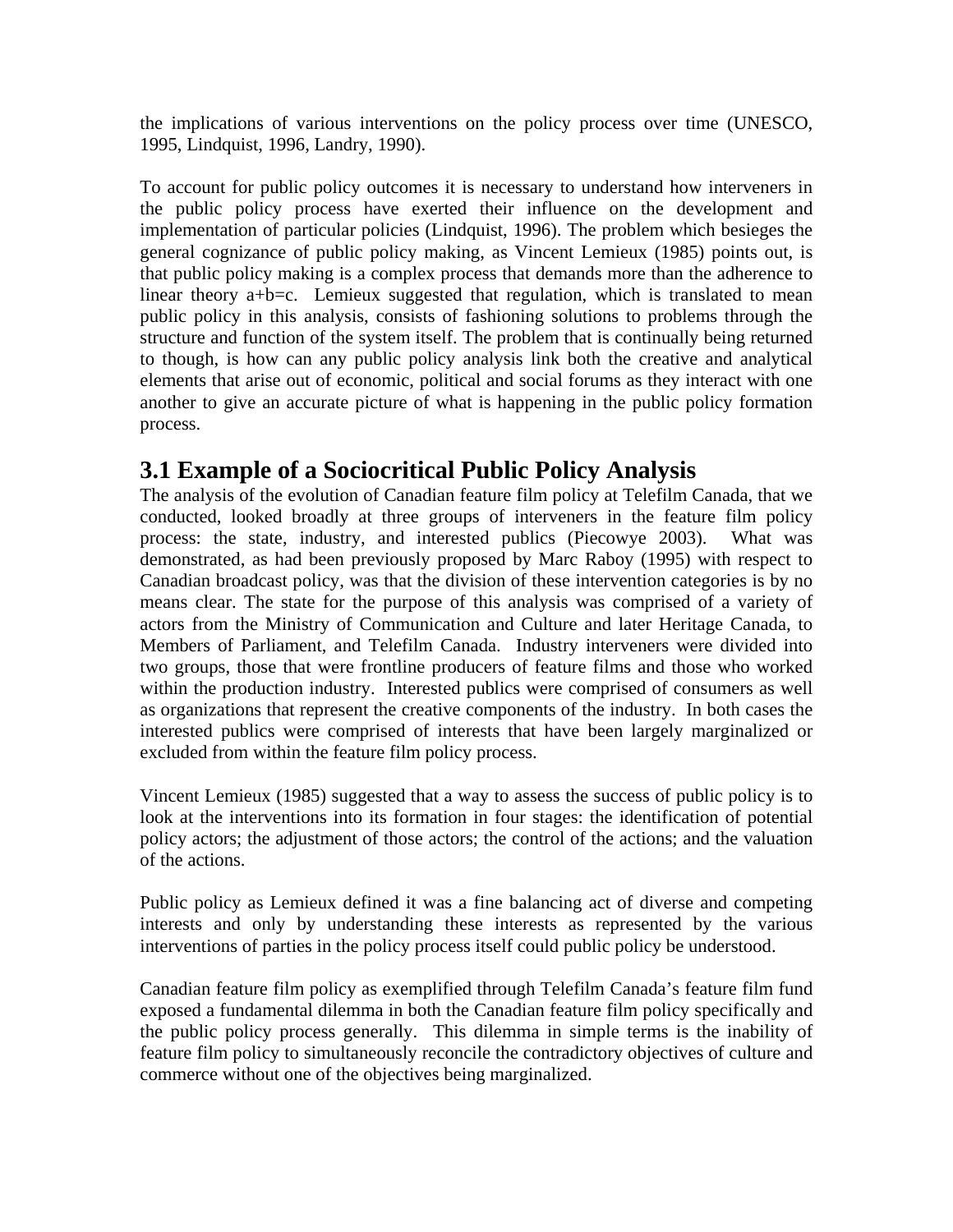Canadian feature film policy can be characterized as a complex, often contradictory evolving relationship between cultural and commercial objectives attempting to appreciate the most basic questions about public policy: who is getting what, when, and how. The problem confronting Canadian feature film policy, as was suggested throughout our analysis, was that it is inextricably tied to multiple conflicting interests: Telefilm Canada and its competing mandates; feature film as an industry; and feature film as a cultural vehicle.

What was quickly realized was that the process of public policy analysis needs conceptual revision. The revision being suggested is simply a more relational approach considering the multi-layered relationship of actors across society (Lemieux, 1987). As was suggested by Raboy (1994, p.292) public policy must be, "grounded in a refined appreciation of the capacity and responsibility of national states, economic realities, and the social demands expressed by various publics."

The main questions implicit in the discussions that have taken place around feature film policy since before 1981 have been centered on the issue of the wants and needs of the Canadian state, the feature film industry and the public. In real terms the wants and needs of all parties to the public policy in question was unknown, biased and skewed in the direction of industrial/political interests. Is Canadian feature film policy leading to the creation of feature films that Canadians want and need as the policy would suggest? The simple answer is no. Why? Because there was no means to truly assessing the wants and needs of all constituents concerned.

While it has been suggested that public policy formation is the process of balancing competing interests, in the case of feature film policy, a balance of interventions did not exist. It also needs to be pointed out that the multiplicity of influences, which would seem to embody a cross-section of state, industry and interested publics in reality is very limited. Through checks and balances put in place via the public policy process itself, only the state and a very select group of industrial interests appeared to be involved in the formation of feature film policy.

The analysis of the development of Canadian feature film policy, as Stanbury (1987) and Miliband (1968) suggested in terms of their general discussions of public policy formation, exposed the degree to which the state and the Canadian feature film industry have generally worked together to set the terms under which feature film policy is created. It is the complicity of the state/business relationship, which has lead to the marginalization of all other interests in the public policy process and the shifting of feature film policy from a cultural and commercial/industrial policy to principally a commercial/industrial one.

# **4. Public Policy Analysis Reboot: some tentative conclusions**

Public policy, as Vincent Lemieux defined it, is nothing more than a fine balancing act of diverse and competing interests. Lemieux suggested that the only way to really understand public policy, and its variations, was by understanding the interests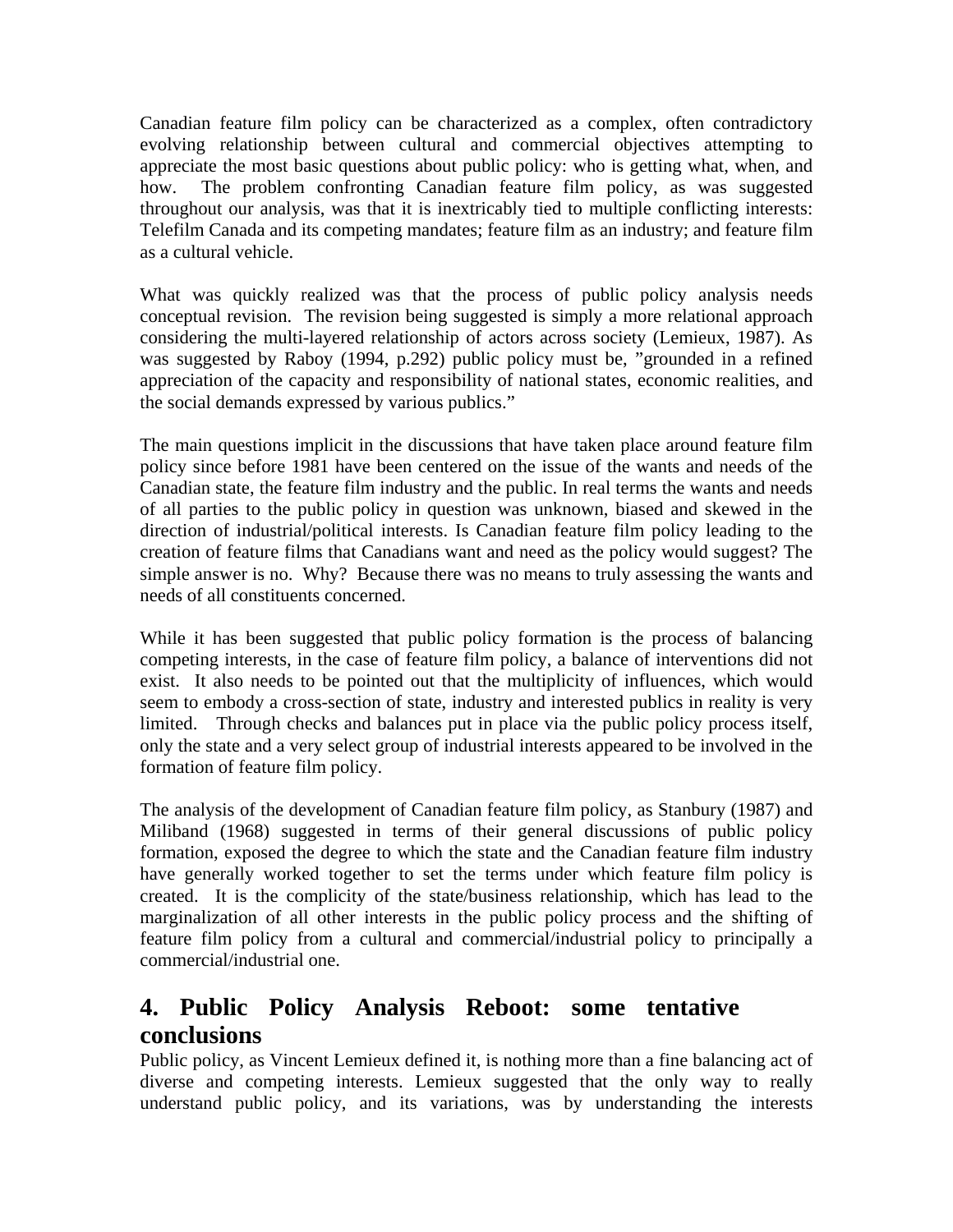represented by the various interveners in the public policy process.

Web 2.0 applications offer the possibility of turning public policy analysis on its head, and in the process, making sociocritical public policy analysis an even more powerful policy tool. Web 2.0 application allow for the positions of the various actors within the public policy process to be recast by facilitating a leveling of the individual ability of actors to communicate. It is our opinion that the public, as opposed to the state or industry interests, will in the very near future play a much stronger role in the public policy process simply because of the networking potential of Web 2.0 applications.

If policy decisions were disseminated via a WIKI like tool or using things like Facebook, the possibility for groups to interact via action TAGS and to actually trace their inputs to resultant actions becomes possible.

As has been suggested above, for a public policy analysis tool to be effective it must include the broad study of the actions and interactions of the varied interveners in the creation of a particular public policy object. In the past this has not happened because of the inability to identify and communicate to all interveners. Web 2.0 applications are creating a 'new consciousness' among the public allowing them to see how they and others can intervene in the policy process and track those interventions over a period of time facilitating longitudinal policy studies. There is no better example of the ability to engage the public than Facebook, which holistically brings individuals and their social networks together both as individuals, friends, and larger groups.

An effective public policy analysis tool must consider the differential treatment by the state of public policy interventions and the interplay between the state, industry and the public. Before Web 2.0 applications the state and industry worked very closely while the public found itself largely excluded from the public policy analysis process because of the publics lack of organization. But with Web 2.0 applications the public finds that it not only has a voice but a forum to effectively and easily organizing interested individuals.

What is needed for the analytical environment within which public policy lives to change? Simply the willingness of all parties engaged in the process to accept that engagement is not an option but a necessity. It is also imperative that public policy analysis embraces the idea that public policy itself is the outcome of a negotiation of conversations and these can be effectively facilitated today via Web 2.0 applications.

#### *References*

Allison, Graham. & Zelikow, Philip. (1999). *Essence of Decision:* 

 *Explaining the Cuban Missile Crisis*. Reading, MA: Longman.

- Horiuchi, Catherine. (2006). Training a "new" consciousness. In Administrative Theory and Practice, 28:2, 208-225.
- Huang, Derrick., Behara, Ravi. (2007). Outcome-Driven Experiential Learning with Web 2.0. In Journal of Information System Education, 18:3, 329-337.

Landry, Réjean. (1990). Biases in the Supply of Public Policies to Organized Interests: